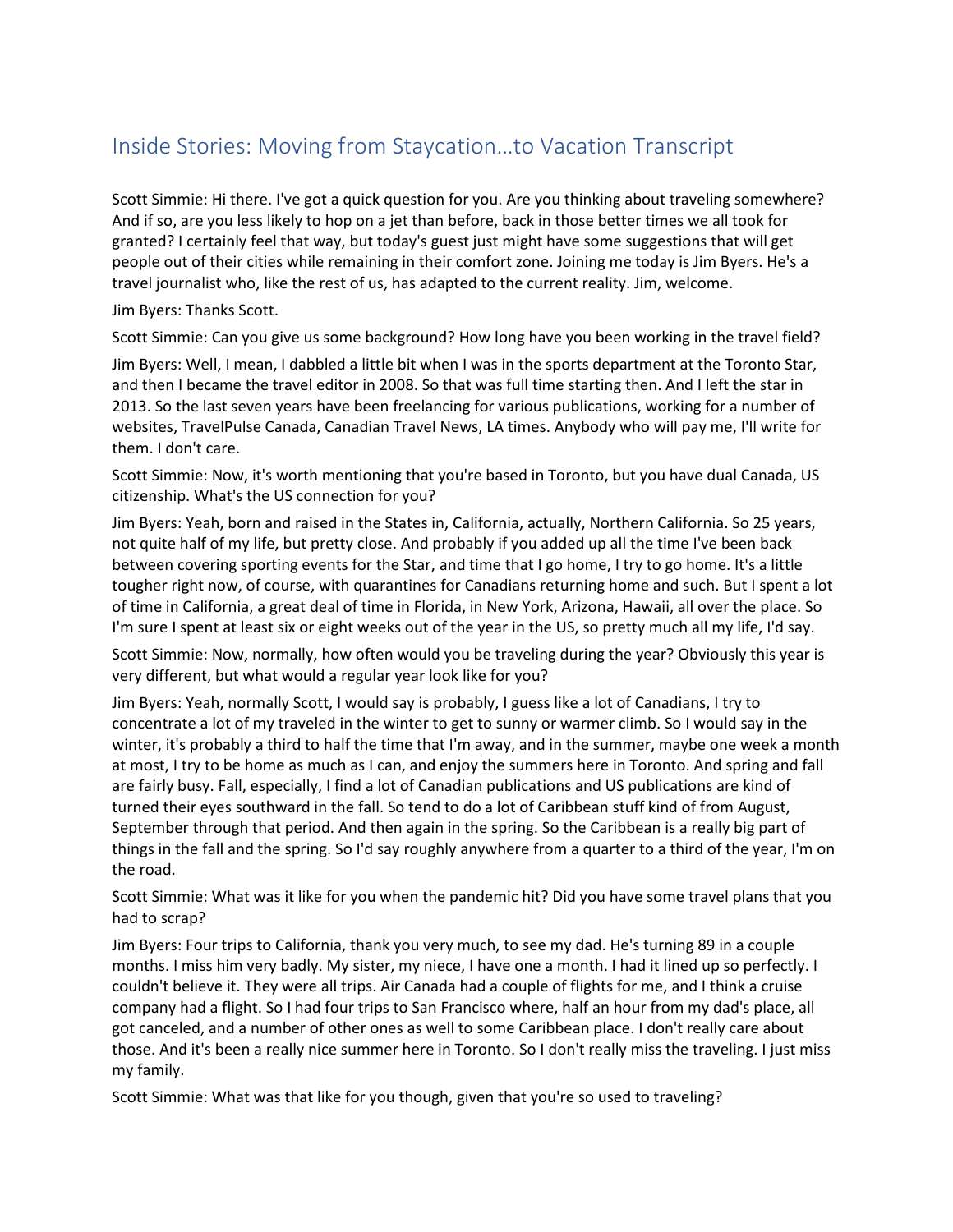mean, sure. Poor me. I didn't get to travel. I didn't get to go to the Dominican Republic or Mexico or San Jim Byers: Yeah, it was an adjustment, I got to admit. You have to keep it in perspective, I think, Scott. I Francisco. Yes, I miss my father, but my goodness, there were hundreds of thousands of jobs lost. California alone has lost 600,000 jobs just in hospitality, let alone maybe airlines and other areas. So it was strange, it was a little weird, and I'm a little restless right now, but I did a couple of smaller trips. I haven't left Canada, but I've done a number of trips to Muskoka Lake District, North of Toronto. I was in Montreal for a couple of days last weekend and got a one day trip coming up to a winery.

 trying to keep up with all of the news of the day. So it left, I didn't really have time to be lonely or to Jim Byers: So I'm doing a little bit, trying to keep it going, and then also was kind of busy. I mean, I was doing a lot of work for TravelPulse Canada. For a while there, if we remember back to March and April, there was a lot of news coming out every day and airlines were canceling and people were being laid off and government programs were being announced. So I was working sometimes 10, 12 hours a day, just miss traveling too much.

 Scott Simmie: I mean, you just threw out some numbers from California. Do we have a sense globally on the impact of the pandemic on the travel industry?

Jim Byers: I've seen number, Scott, up around a couple hundred million even of jobs around the world. I haven't looked at the latest world travel and tourism council numbers. But last I saw, it was creeping up into the hundreds of millions. I mean, somebody asked me to describe it. And I said, "It's SARS, the 9/11, the financial crisis of 2008, 2009, all rolled into one and multiplied by 10." Nobody has ever seen anything like this. It's interesting. This week I was on a conference call with the us travel association as a new program that they're launching called Let's go Travel, or something along. Let's Share Travel. I can't remember the exact name. And they were talking about somebody that does a happiness index, which I'd never heard of, but it's quite interesting. A woman, a researcher in New York named Michelle Gielan. And she said they do a study every year. And the American people are less happy now than any time in the last 50 years.

Scott Simmie: Wow. Now there could be a lot of factors behind that, just as someone who keeps an eye on what's happening in the United States.

Jim Byers: There could be any number of factors at play.

Scott Simmie: With all of us locked down during that initial phase where we couldn't really go anywhere and even just a trip to the grocery store for some of us was kind of like, "Yikes," I think a lot of people are really desperate to get out and go somewhere again. Is the way that people travel changing? Because I'm guessing a lot of people don't want to hop on a plane and travel halfway around the world right now.

 they really only want to take a road trip. Some people are willing to fly. Generally, it's kind of shorter in big demand, and goodness, by the end of April, I think they were all sold out. So all of these companies RV Easy and all these different companies around North America that were renting RVs just Jim Byers: Yeah. Very much so, Scott. You look at the numbers and it's pretty similar for the US and for Canada. TripAdvisor did a study again this week and it said something like three out of four people say distance. Maybe they want to go see family. For the most part, people are looking for, no surprise, outdoor experiences, camping, beaches, things along those lines, a lot of road trips, goodness sakes. I did a story for AARP magazine, Association of Retired People in March talking about RVs are going to be went crazy.

 Jim Byers: A friend of mine was working at a radio station, and quit his job at a radio station to go sell ATVs and boats because everybody wants to be out on the water, or out in the mountains, or out in the desert somewhere where there're not a lot of other people around. So the way we have traveled has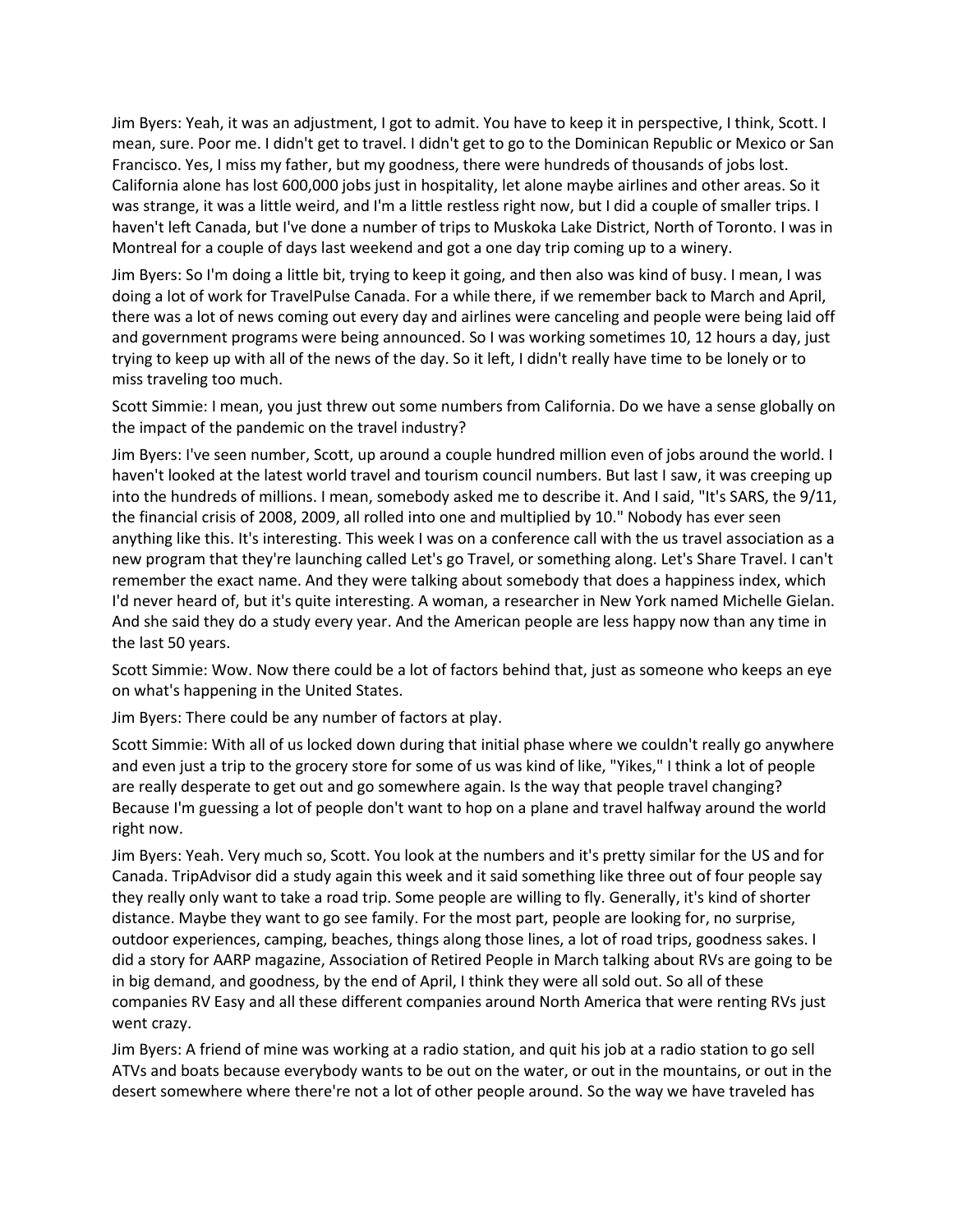Beach in South Carolina. So there's six or eight kind of sun and sand kind of destinations, and then San barging into your room to make the bed. definitely changed. And the TripAdvisor study looked at I think the 10 most popular spots in the US for fall travel, and see if I can remember them, but four were in Florida. So that kind of makes sense, beach sort of destinations, including the Keys. Two were in Arizona. Then there was Savannah and Myrtle Diego. And I think Atlantic City, probably just because it's close to New York. So it is interesting. People are looking definitely for outdoors, socially distanced kind of places. The RVs are great because you're in charge of the lifestyle, right? You decide how clean your environment is going to be. And there's nobody

Scott Simmie: Right. And it's somewhere where you have total control.

 Jim Byers: Total control. Exactly. And you go where you want to go and you don't like that campground, or it's a little bit too crowded, you can go on to the next one or pull over into a Walmart if that's what you want to do.

Scott Simmie: It's interesting that you raise the RVs and the campers, because I was thinking there are probably, despite the overall way that this has hammered the travel industry, but there would be little pockets within that industry that are probably on the upswing as a result, and the RV rental would be one of them.

Jim Byers: Yeah, for sure. Those have done well. I've read other studies that claim that, which makes a lot of sense when you think about it, motels have done very well during the pandemic because people don't have to walk through a crowded lobby. They just open the door and they walk right into their room. So motels are kind of the older style, two or three star, maybe a Quality Inn or Comfort Inn and suites, places like that, that aren't as big, aren't as crowded. Of course what's really getting hammered, Scott, is the business hotels. I've talked to hotel owners in big cities in North America, they're barely getting 10% occupancy, and it's not business people. It's mostly local travelers, maybe people taking their kids to start college or university, but the business travel, I have no idea when it's going to recover, but it is so bad right now.

 Jim Byers: People are all on Zoom. They're all on whatever other social media sharing situation they can coming in day after day on that flight from London to New York, or Vancouver to Los Angeles, you've got find. Nobody wants to get on a plane, no executive wants to send one of their juniors 12 or 14 hours. And it's a cost thing as well. People don't have any money. So you can do so much of your business now on programs like Zoom, that the business travel is really going to take a long time. And that is really bad news for some of the Fairmonts and Four Seasons of the world. Now, Four Seasons has got a number of resorts. So they're probably a little bit better off. Resorts and beachy places that are high end can do pretty well. But if you're running a business hotel and you're counting on people, boom, boom, boom, a lot of problems.

Scott Simmie: Is it too early to assess how some of these resorts are adapting? I mean, obviously they want to be in business, they're losing money. So they've tried to figure out ways to invite and encourage people to come back. But when you're at a resort, people tend to go to buffets. They tend to gather closely together. So how do they handle those sorts of things?

Jim Byers: Yeah. I've been on a number of calls and talked to a number of people in Jamaica, Barbados, and hotel groups around the world. And they've all brought in pretty strict social distancing. You go into a hotel nowadays, there's sanitizer immediately. All the hotels I've been in, maybe six or seven in the last two or three months, there's usually been a plastic shield. So you're not directly interacting with the person. Sometimes it's all arranged in advance and you've got your room key even on your phone. There's signs on the floor, social distancing, two people per elevator. You can't get on an elevator with somebody you don't know that it's not staying in your own room was the case of one hotel I was at. That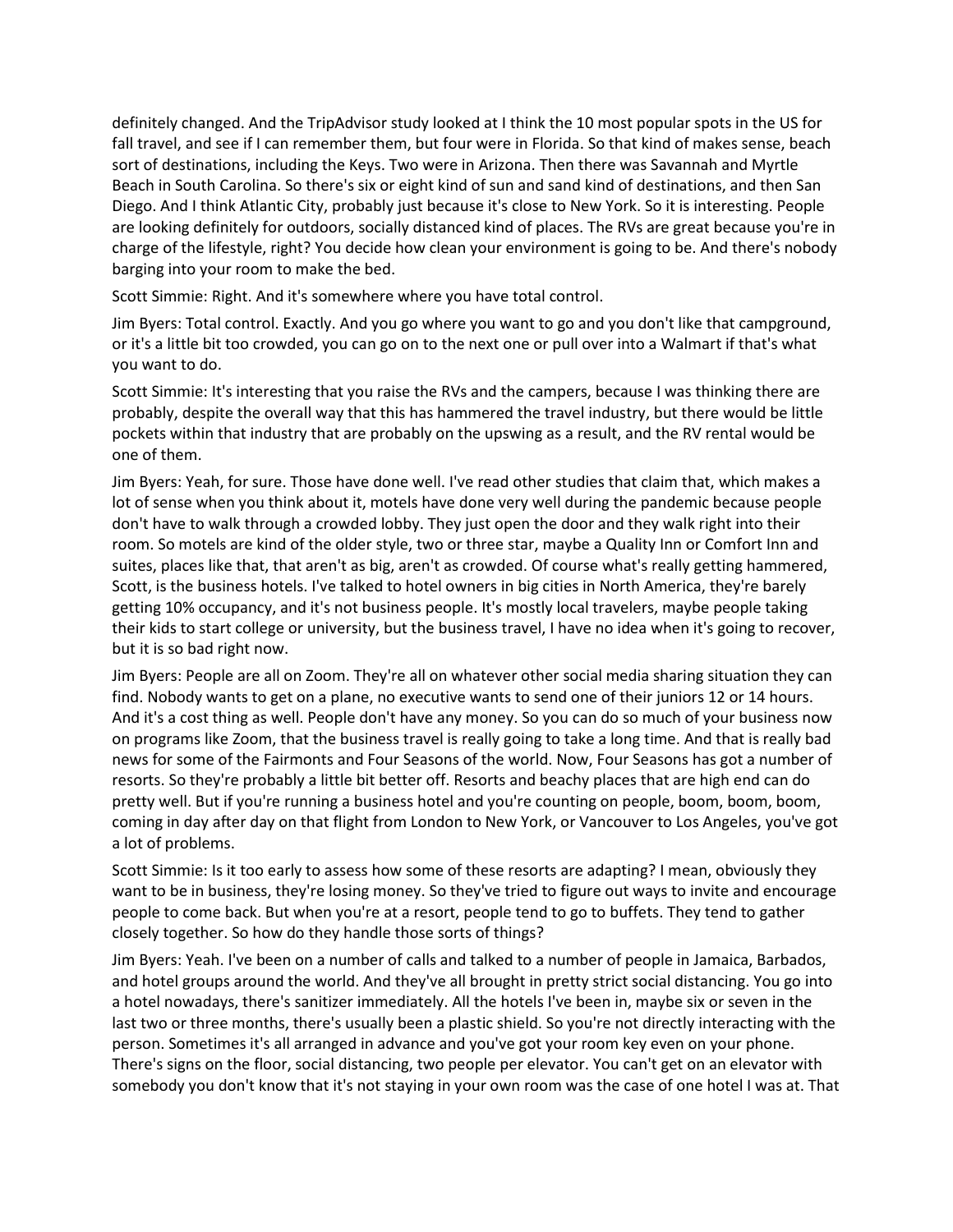was very strict. And when you talk about buffets, almost every resort that I've talked to has eliminated the buffet.

 only going to get 10 or 15 to begin with, but they have reduced capacity generally. Restaurants have Jim Byers: If they haven't eliminated it, what they've done is you can point and someone will serve you from behind the plexiglass, but you're not standing over the baked potatoes breathing and whatever else you might be doing on the food or the macaroni or whatever it is. So that has changed a lot. They've reduced the number, just like they have at restaurants and patios, at least in some cases, not all that I've seen have been that strong about it. But hotels in generally have reduced their capacity. They've reduced the number of people, of course, it's easier to say, "We only will take 50% capacity," if you're done the same thing. The nice thing about our resort is generally, most people are eating outside. So if you're going to a place in Mexico, it's probably a little bit easier, or Dominican Republic. It's a lot easier to socially distance than it might be at a four-star restaurant in Manhattan.

 Scott Simmie: I'm guessing too, often these resorts, they'll bundle people up in a minivan and take them certainly if I were at a resort, I would be probably a bit leery about jumping in a vehicle with a bunch of on an excursion to a nearby town or to something in the jungle. Is that changing as well? Because people I don't know.

Jim Byers: Yeah. I think all the places, again, that I've heard talk about this have said they're really reduced the number of people in those little minivans taking folks. It's four, six at a time, or just your immediate family. So you're not crowding in there with Joe and Dorothy from Pittsburgh, or Fred and his wife from San Diego. You're getting in and you're being taken care of in your own way. But of course, these things are not cheap, and hotels and resorts, it's a double whammy for them because they're being asked to do things that cost them money at a time when they're earning less. So it's very difficult, and there's different rules in place.

 arranging things on their own. If you run a car, again, you're in charge of the environment and you can Jim Byers: Jamaica, for example, you can go into the country, but you have to stay within this hotel corridor. So there's different rules around the world. There's different ways, but yeah, by and large, a lot of those minivan excursion sort of things have been canceled and people are just kind of either drive down the road or people are just staying at their own hotels. I think The Bahamas this week said they're going to start a VIP plan, and it's vacation in place. So anyone that comes has to stay at the resort for 14 days.

Scott Simmie: When you spoke a moment ago about business hotels, it dawned on me the number of conventions that have been canceled since this began.

 who've done some very small meetings, maybe 10 people in a room that fits 40 or 50 normally. And probably going to need 50 or 60. And you also are going to need that extra spending from the restaurants, from the bars. A hotel bar is a wonderful thing, and I've been at a few in my time and I'm Jim Byers: Convention, and what they called? The MICE, meetings and incentives conventions events, just dead, dead, dead. It's awful for those people. And if you've got a big convention space, meeting rooms, it's going to be a long, long, long time before you get anywhere. I've talked to a few companies again, it's just not sustainable, Scott. You can't run a hotel on 10 or 20, or even 30% occupancy. You're not going to your bar anytime. I'll travel. Sure. I'll go on an airplane. I'm not going in a hotel bar or any kind of a bar in the next couple of years, as far as I'm concerned.

Jim Byers: So those conventions spaces are just getting hammered, all the big conventions. And the sad thing is, I've talked to some people that every once in a while, somebody will say, "Well, that's too bad. It's just a bunch of rich guys. The guy who owns Mariott's not making any money." I'm like, "Yeah, but my goodness, there's thousands and thousands of workers, and hundreds of workers." The New York Hilton, Times Square closed just a couple of days ago, permanently closing, they said. Well, there's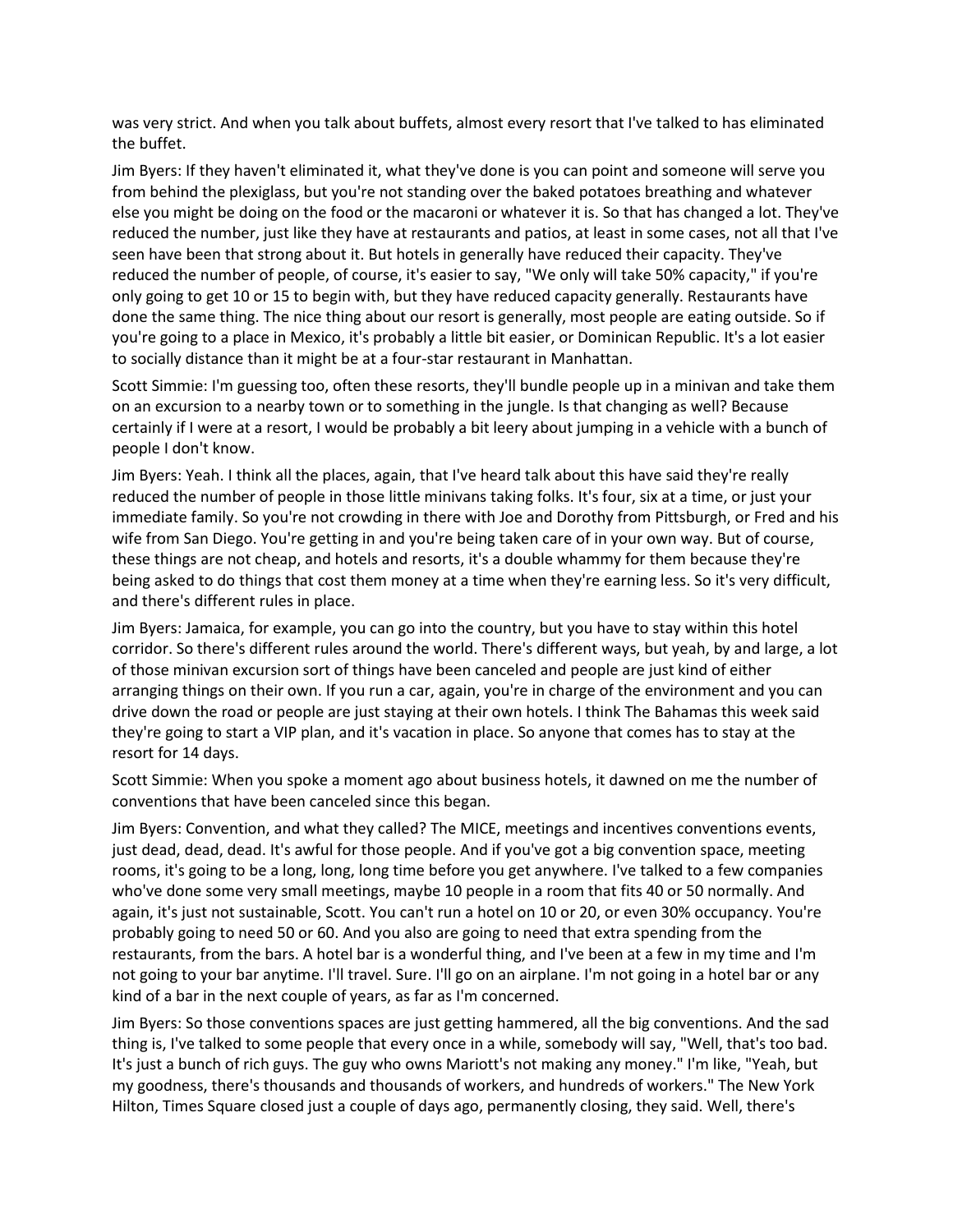some rich guy in upstate New York who's not making any money on his stock dividends. It's everyday several hundred workers. There's cleaners, there's plumbers, there's electricians, there's painters, there's front desk people, there's bellmen, there's valets. All of these people. And a lot of these are minimum wage jobs that are disappearing, and it's a really terrible, terrible situation. So it's not just people that are just getting hammered all across the country and all across the world.

Scott Simmie: A moment ago, you mentioned that you would get back on an airplane. It's obviously a personal decision for everyone, but why are you confident that getting on a plane would be safe?

 I've talked to a lot, they've got these or HEPA filters taking out anywhere from 99 to 99.5% of minivan with 12 other people than going to the resort. That would make me personally much more Jim Byers: Well, maybe it's just because I love to travel so much that I'm willing to overlook it, but I have been on a couple of one flight, actually. Two flights to and from Montreal. The airlines have, how accurate their numbers are, I don't know, Scott, but all of the airline executives that I've talked to, and particulates that are in the air. When I went on Air Canada, they had a clean care plus program with wipes and sanitizers and gloves and masks. They're very strict about social distancing. I had my temperature taken before I got on board the plane. I know that's not completely accurate, but they're all things that airlines are doing. I would be more comfortable, as you mentioned, getting into that uncomfortable than being on an airplane. Now, would I want to go on a really crowded plane for 12 hours? Probably not. Would I do a four hour flight to go see my dad? Yes, I would.

 be another 50, another 70 people have tested positive. What do you think this will do to the cruise Scott Simmie: When I think back to the beginning of all this, we had several cruise ships at sea and a couple of those ships had terrible numbers of infections. And every time I turned on the news, it would sector going forward?

Jim Byers: I mean, most cruises have been canceled pretty much around the world through the end of this year. So you're looking at nine months virtually, almost three quarters of the year gone for the cruise industry, just wiped out. A couple of small ones were operating, I think in Norway, and entirely within Germany, but very, very small. The CDC in the US has pretty much banned all cruises leaving the United States. And that's where most of them do tend to leave from. Texas, and especially Florida, as well as New York and California. So those are all gone. The cruise industry, the one thing I will say. The average person looks at the cruise industry and says, "Oh my goodness, no, no, no, no, no. I'm not going anywhere near that."

 dedicated. They go on the same cruise ships. They stay with the same line because they get their loyalty Jim Byers: But you got to remember, cruise lovers are a different breed. They are a very loyal, very points and they get the captain's dinners and all the other little goodies and the upgrades and everything. I think cruise people who really love to cruise will cruise if they feel that the health and safety regulations are being looked at. Again, the cruise ship people that I've talked to, the buffets are gone, they are limiting the number of people. They're not doing the crowded nightclub acts and Broadway shows that they used to. And you can distance yourself fairly easily on a large cruise ship if it's not terribly crowded. I don't know what the numbers are.

 Niagara Falls recently and on the US side, they had about, I think they were at about 50% of capacity on Jim Byers: I think I saw the other day, Scott, that Disney told someone from the port of Galveston, Texas, that they were going to limit their numbers to 70% of normal capacity. For some people, that might be too much. That's not a terribly low number. And it really varies too. It was really interesting. I was in the ships that go to the base of Niagara Falls. The Canadian ships were about 15%. So I think if the cruise ships in general reduce their capacity and bring in lots of social distancing and health cleaning measures, and they will have tons and tons of people wiping down every surface you can find, and even some you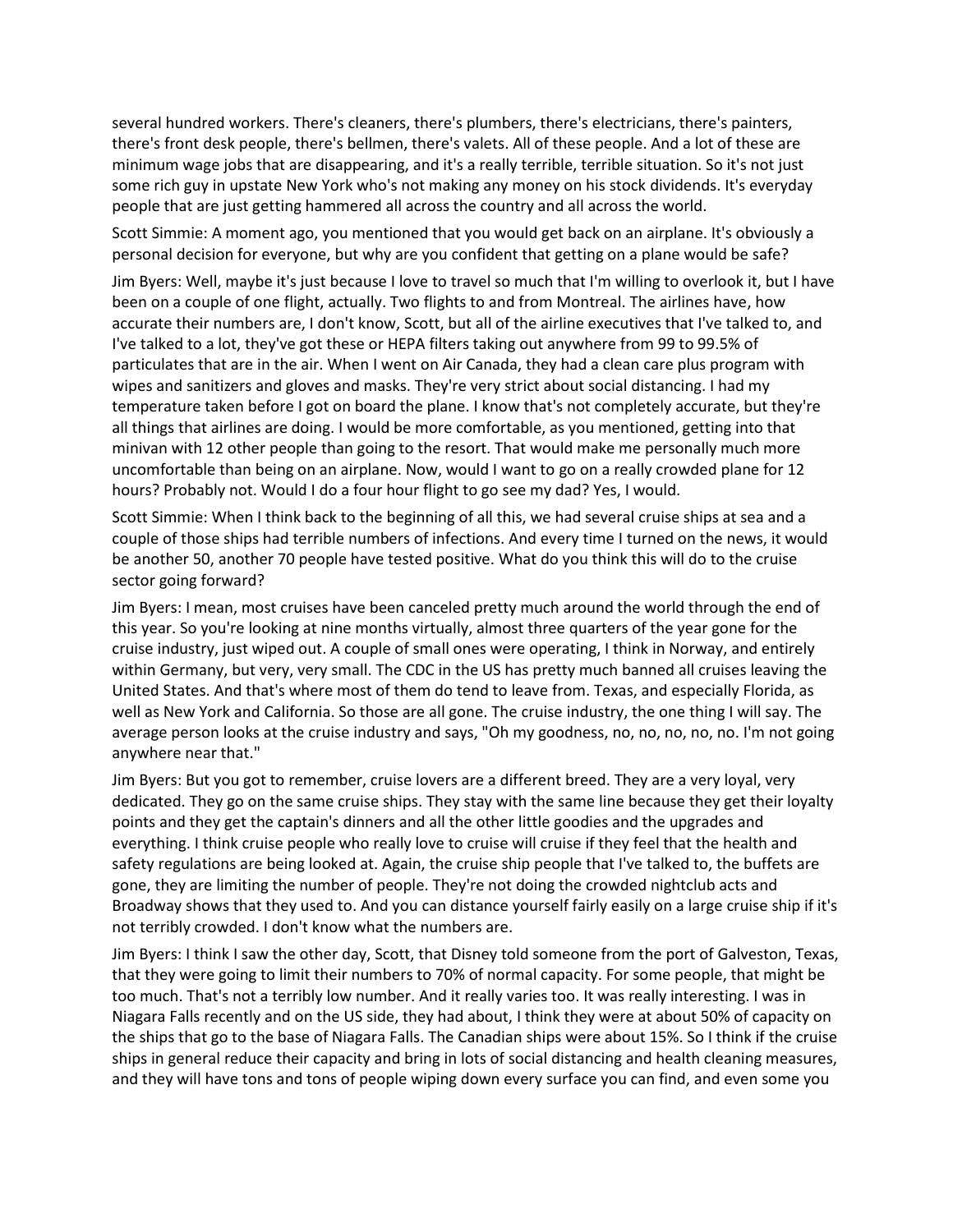can't, I think there will be a reasonable number of cruisers that return just because they're so passionate about it.

 economies in other sectors and rely so heavily on tourism. Are there any countries you've heard of that Scott Simmie: Now, obviously any country that relies on tourism has been hit by this, but I'm guessing that the impact might be even greater for poorer countries or countries that don't have robust are particularly hurting as a result of this?

Jim Byers: Well, I mean, certainly, there are certain States, like Hawaii has been completely just devastated. I actually have relatives who have a place on the Island of Lanai, which is owned by Larry Ellison of Oracle. And Mr. Ellison had been paying his employees up until I think August 1st and finally decided even he didn't have enough money to pay everybody on the island. So tourism is almost the entire industry on the island of Lanai. And it's certainly the largest industry in the state of Hawaii. In the Caribbean, it's often sometimes 50 or 60% of an island's gross domestic product comes from tourism. The Caribbean is known generally to be the most tourism dependent country in the world.

Jim Byers: But even, I think something like 10% of the jobs in North America or Canada are tourism related. So it's not insignificant even for places like Idaho or Arkansas. And if you're in New York City, you're losing tourism business, you're losing leisure business, you're losing all of that convention business. And in the big cities, the Miamis, the New Yorks. But I would say if there's one region that's been hit the hardest, for sure it would be the Caribbean, Australia, and New Zealand, very badly hit. They pretty much closed their borders, but even France and Germany and a lot of places in Europe, they rely very heavily on tourism in the summer, and the numbers have been minuscule.

 this is all over," but I'm guessing by the same token, since many of these resorts want to attract people Scott Simmie: Now, many of us might just think, "You know what, I'm not going to travel anywhere until back right now, that there are probably some deals out there. Is that right?

 vacation packagers have great deals to the sun." And it's also a very flexible time. United Delta and Jim Byers: Absolutely. Yeah. I mean, I saw a couple of airline deals pop up in my email this week. This call that I was on, this US Travel call this week. One of the heads of Marriott international was saying, "Guys, is a great time to book. There's great deals to be had from the airlines, great deals from the resorts, American, just even in the last week or so, all eliminated change fees for, if not all of their flights, got most of their flights. So you don't have the change fees that you used to. So it's a lot more flexible and the hotels are allowing people sometimes do to cancel up until 4:00 or even later on the day of a hotel stay.

Jim Byers: So yeah, there are great deals right now, even if you're not comfortable with getting on a plane or a cruise ship, I understand that, and there are cruise deals too, of course. But even if it's just driving a couple hours to a city or a small town that doesn't usually get a lot of tourism, that's not a bad thing to do. The head of Visit California on this call I was at was saying, "It's an act of patriotism," kind of strong, but, "an act of patriotism to get out there and travel and support people." And she's right from her standpoint with the number of jobs that have been lost, I think I said 600,000 just in hospitality in California alone. So anything you can do to go out there and support a restaurant or a mom and pop kind of motel, those are the people that I really feel sorry for.

Jim Byers: Maybe I should feel sorry more for the big change of the world. But to me, it breaks my heart when I see a little mom and pop place in Vermont, or the maritime provinces of Canada, and especially places where the weather's not great year round, and they really need to pack everything into a summer, virtually a total write off the entire year for just hundreds and hundreds of small operations all around North America. And it's nothing short of heartbreaking. It's just awful.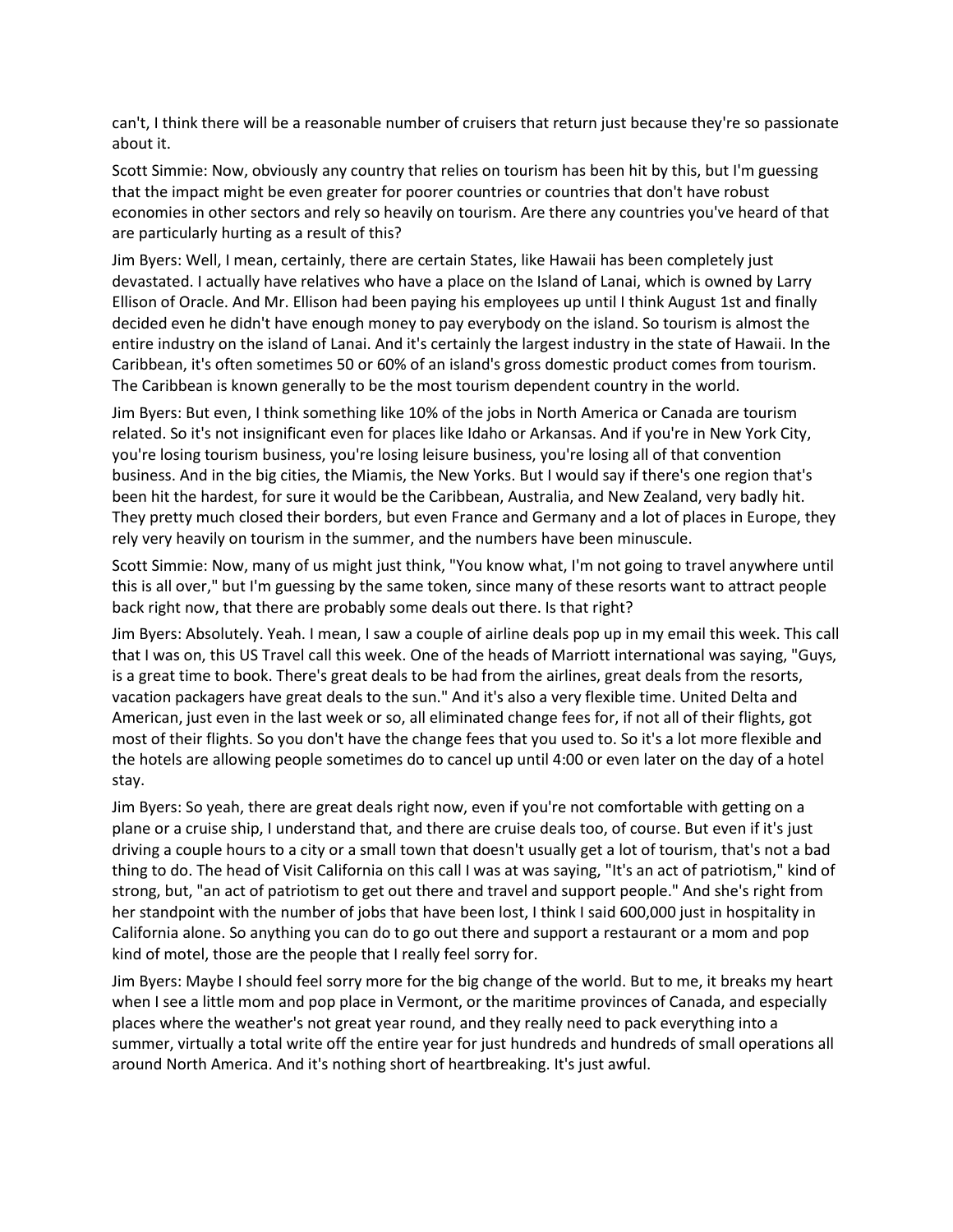business. Jim, this sound you have not heard before, unless you've listened to one of my other podcasts, Scott Simmie: I can totally picture that when I think of all the restaurants and small businesses that I've seen close in my own neighborhood, and then realize that, of course, for many people, this is their small and I certainly hope you have, but this sound means we are at the final phase of our chat. And I'm going to ask you a few quick questions and I am just looking for a few quick answers. What country have you not visited that's high on your list?

Jim Byers: Cambodia.

Scott Simmie: What country that you have visited, would you say has been the most memorable for you?

Jim Byers: I would say Tahiti, although technically it's part of France, but I'll say France//Tahiti because I'm a big beach guy, and I love the water.

Scott Simmie: I don't want to get you in trouble here, but I would like to know, what's your favorite airline?

 Jim Byers: I'm a pretty loyal Air Canada guy. I've had a lot of membership with them with their Aeroplan over the years. And they do fly from Toronto to San Francisco direct. So that's my cop out. It's only because of my dad.

Scott Simmie: What's it like holding US citizenship, having US family members? And this has been clearly a remarkable year, but what's it been like to watch all of these events unfold from here in Canada?

 something on my Facebook page, and I immediately regret it because it doesn't help. So if we could Jim Byers: It's sad. The only word I can say is it's very hard to take, regardless of whether you're a Democrat or Republican, to see the country divided the way it is, Scott, and to see the acrimony and the bitterness and the division. People can't even agree on whether to play football for gosh shakes. It's completely crazy. And it's so disappointing to see. And I try to avoid politics. Every once in a while, I'll say somehow get past all of this, and get to a little bit better time in the US, it would make a lot of us around the world a lot happier.

Scott Simmie: What are you really looking forward to doing when this is all over that you can't do now?

 Jim Byers: Just the mere act of getting off a plane and not knowing exactly what I'm going to do. It's fun castle and these beautiful horses parading in the fog. And just that. I think the spontaneity more than about things, they're comparing notes, they're talking to their relatives and it just, whether it's to plan things. It's fun to have an idea, "I'm going to go on this hike," but I missed that spontaneity of driving down the road in Ireland and thinking, "Where does that road go?" And then finding this cool anything else, of just being able to get up and go. And one of the things heard in this happiness report was that even the mere act of planning travel makes people substantially happier. They're thinking endorphins or something, but it just makes people happy to have something to plan for. And it brings a certain level of certainty in a very uncertain world. So that's what I'm looking forward to.

Scott Simmie: Jim Byers. Thank you so much for sharing your inside story today.

Jim Byers: My pleasure. Thanks, Scott.

 of the many whose livelihood has been negatively affected by the travel downturn, we feel for you, and Scott Simmie: If you'd like to read more by Jim, and actually you probably haven't read anything by Jim, unless you've been to his website before, you'll find his work at<https://CanadianTravelNews.ca>. And if you're in the US, don't worry, Jim is often writing about US and international destinations. If you're one we trust things will turn around soon. It's still a beautiful world and one worth exploring when this is all wrapped up. I'm Scott Simmie, and you've been listening to Inside Stories.